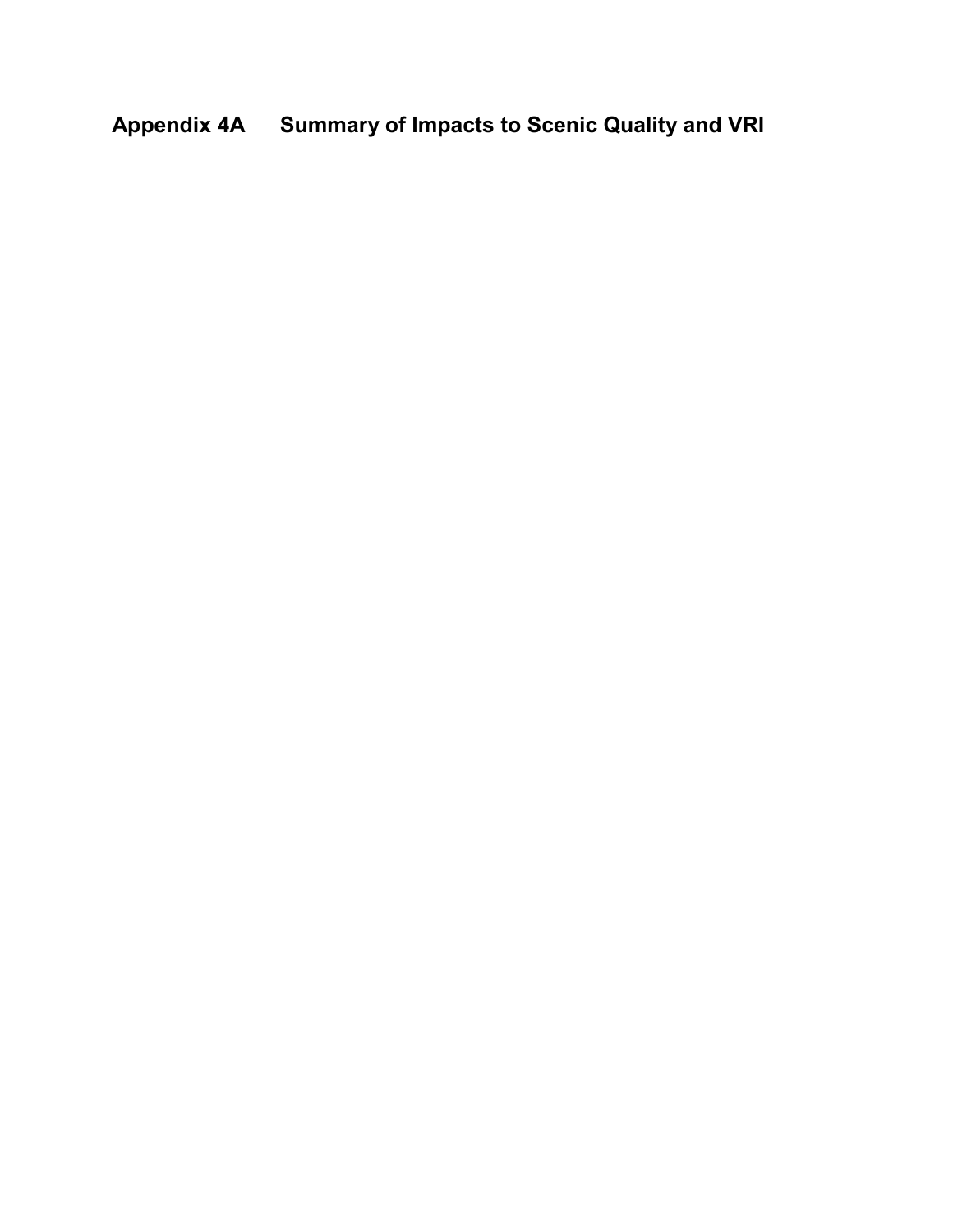### **Table of Contents**

|  | Appendix 4A Summary of Impacts to Scenic Quality and VRI |  |
|--|----------------------------------------------------------|--|
|  |                                                          |  |
|  |                                                          |  |

## **List of Tables**

|  | Table 4A-1 |  |  |  |
|--|------------|--|--|--|
|--|------------|--|--|--|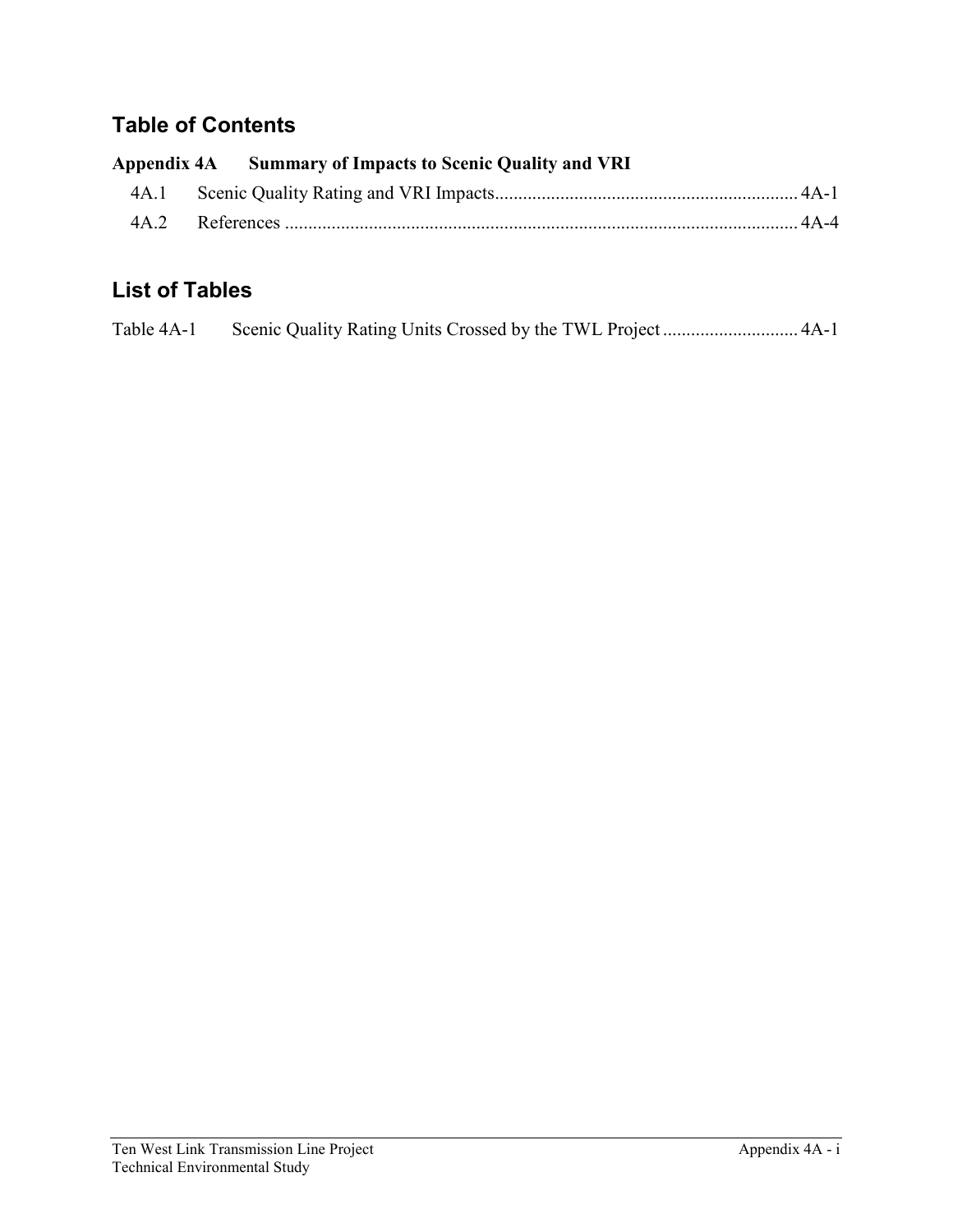## **4A.1 SCENIC QUALITY RATING AND VRI IMPACTS**

Section 4.18 assessed the Project's potential impacts to visual resources based in part on its conformity with Visual Resource Management (VRM) objectives. The discussion below addresses potential for the Project to result in effects that would reduce the Visual Resources Inventory (VRI) rating on lands administered by BLM. Inventories identify Scenic Quality Rating Units (SQRUs) within each field office. Ratings of SQRUs inform broader VRI ratings. This analysis concludes that Project effects would not substantially alter any SQRU ratings and would thus not lead to impacts to existing VRI ratings.

The Project would cross 13 SQRUs in the Yuma Field Office and two SQRUs in the Palm Springs South Coast Field Office (see Table 4A-1). Ratings for SQRUs are expressed as A, B, or C, with A identifying highest scenic quality. Ratings reflect the following scoring system (BLM 1986):

- $A = 19$  and above
- $B = 12-18.5$
- $C = 11.5$  or less

| <b>BLM FIELD</b><br><b>OFFICE</b> | <b>SQRU#/NAME</b>               | <b>SQRU RATING</b> | <b>SQRU SCORE</b> |
|-----------------------------------|---------------------------------|--------------------|-------------------|
| Yuma                              | 1 - Harquahala Plain            | $\mathcal{C}$      | 9                 |
|                                   | 2 - Eagletails                  | A                  | 20.5              |
|                                   | 6 - Cemetery Ridge              | B                  | 14.5              |
|                                   | 45 - Colorado River             | A                  | 23.5              |
|                                   | 46 - Weaver                     | $\mathcal{C}$      | 11                |
|                                   | 47 – Palo Verde Valley          | B                  | 12                |
|                                   | 54 – Dome Mountains North       | B                  | 16                |
|                                   | 56 - Dome Mountains South       | B                  | 15.5              |
|                                   | 57 - La Posa North              | $\mathcal{C}$      | 11                |
|                                   | 58 – Plomosa Mountains North    | B                  | 14.5              |
|                                   | 59 - Ranegras Plain             | $\mathcal{C}$      | 9.5               |
|                                   | 61 - La Posa South              | $\mathcal{C}$      | 10                |
|                                   | 63 – New Water/Dripping Springs | B                  | 18                |
| Palm Springs /                    | 36 - Blythe Valley              | B                  | 12.5              |
| South Coast                       | 21 - Chuckwalla Valley          | B                  | 12                |

**Table 4A-1 Scenic Quality Rating Units Crossed by the TWL Project**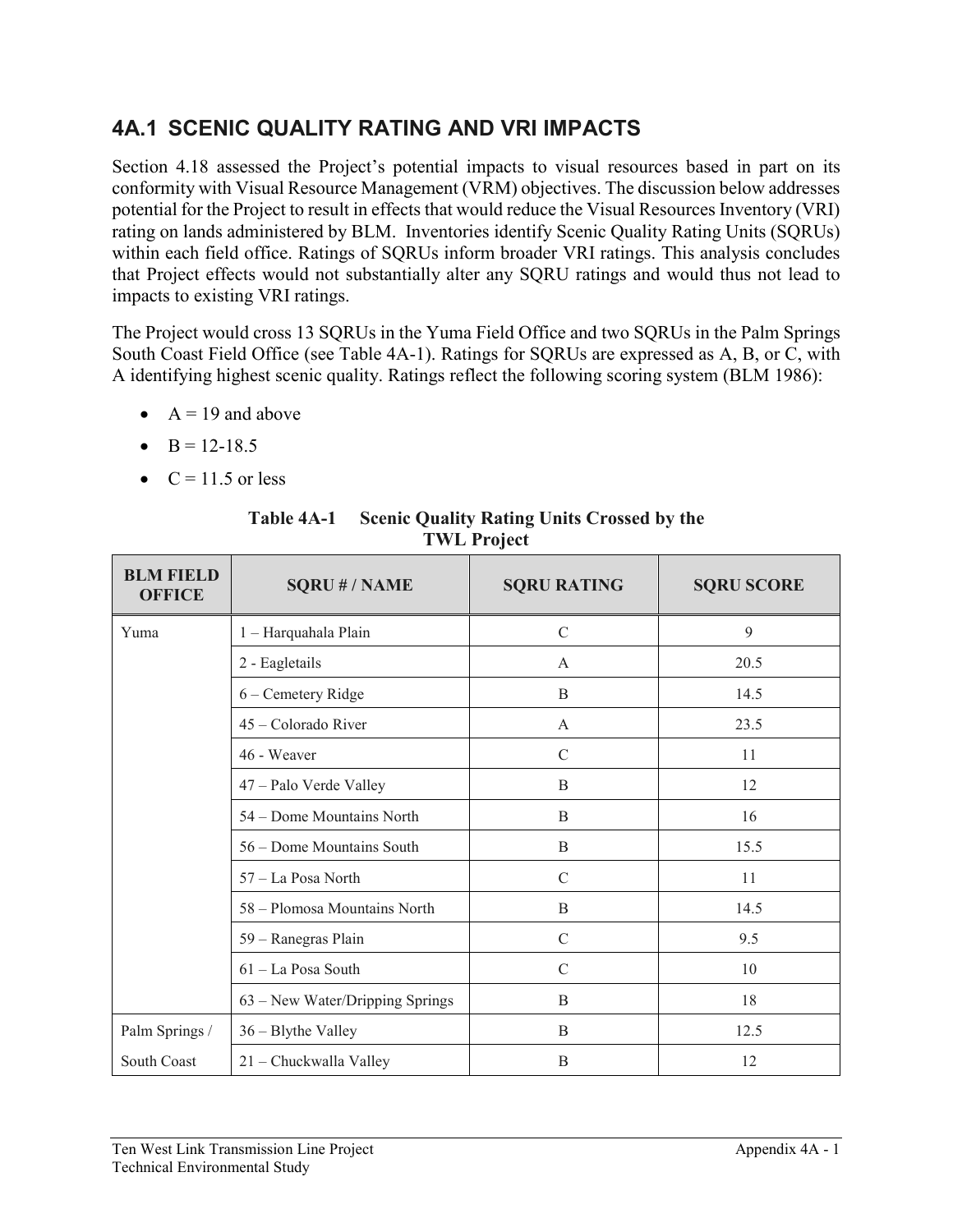SQRUs rated A or B with lower scores within the range above have potential to be reduced in rating as a result of Project impacts. The Scenic Quality Inventory and Evaluation Chart allows for a reduction under Cultural Modifications where "(m)odifications add variety but are very discordant and promote strong disharmony" (BLM 1986). Of the SQRUs potentially crossed by the Project, the following units have low enough scores where a decrease in scenic quality resulting from Project impact could potentially reduce the rating class: Eagletails (A rating, SQRU Score of 20.5), Palo Verde Valley (B rating, SQRU Score of 12), Blythe Valley (B rating, SQRU Score of 12.5), and Chuckwalla Valley (B rating, SQRU Score of 12). Each is addressed below.

The Eagletails unit is approximately 22 miles long on a northwest to southeast axis within the VRI study area. Segment p-05 would cross this unit for approximately 0.7-mile on an east-west axis, following the existing DPV1 transmission line. Given the limited direct impact to the unit and the location of the impact within the unit, the Project would not change the overall SQRU rating. Due to topography and remote location, there would be limited visibility of Segment p-05 within this unit. SQRUs rated as A may be more sensitive or disproportionately impacted by development because of their relatively high level of scenic quality. However, because the Project would follow an existing transmission line, mimicking visual patterns, the impact to scenic quality would be minimal; therefore, changes to the unit would not be warranted.

The Palo Verde Valley unit extends nearly 30 miles on a north-northeast-to-south-southwest axis, just west of the Colorado River in California. A number of Project segments cross the central portion of the SQRU. These segments include all or part of the following:

- Segment ca-04 (approximately 0.25 mile; east-west orientation)
- Segment x-09 (approximately 0.8 mile; northeast southwest orientation)
- Segment x-10 (approximately 1.3 miles; north-south orientation)
- Segment x-11 (approximately 2 miles; east-west, north-south, and northwest southeast orientation)
- Segment ca-05 (approximately 1.1 miles; east-west orientation)
- Segment ca-01 (approximately 1.1 miles; east-west orientation)
- Segment p-15w (approximately 3 miles; east-west orientation)

Possible routes range between 3 and 4.5 miles in either an entirely or mostly east-to-west orientation. With the exception of the moderately densely developed area along the Colorado River, along the eastern edge of the SQRU, all of these segments pass through active farmland, where cultivated fields are separated by roads, levees, and other rectilinear features contributing to what appears to be a sparsely populated but entirely managed landscape. Transmission facilities exist in views, including the DPV1 transmission line with which Segment p-15w would be aligned. Such agricultural uses characterize the majority of this SQRU, though the degree to which the lands near Project segments is developed is notably higher. Given such conditions, the impact to scenic quality in this portion of the SQRU would be minimal and changes to the unit would not be warranted.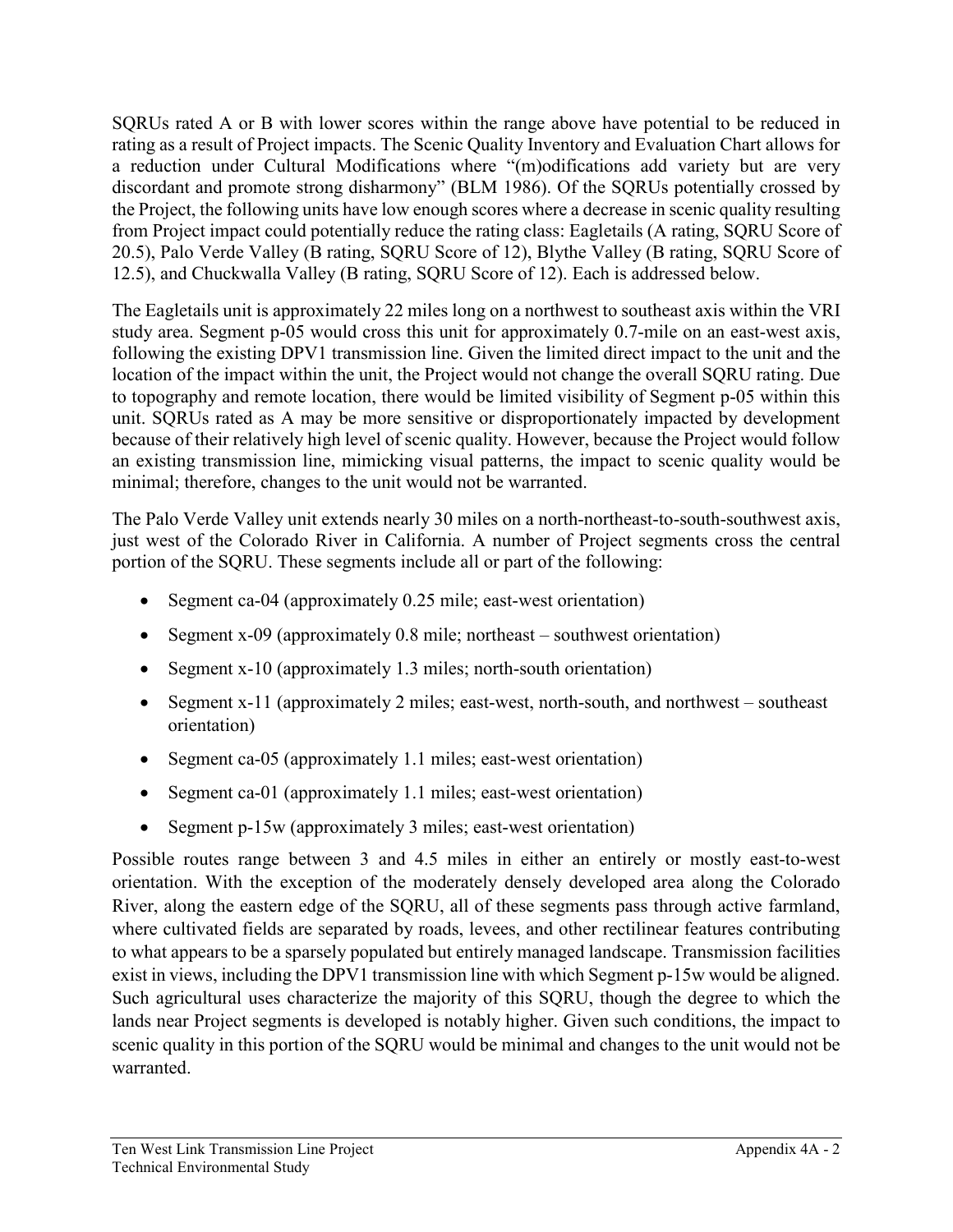The Blythe Valley unit extends approximately 22 miles from it's northernmost portion to its southernmost. All or part of the following Project segments would cross this SQRU:

- Segment ca-05 (approximately 5.5 miles; east-west orientation)
- Segment ca-06 (approximately 2.25 miles; east-west orientation)
- Segment ca-07 (approximately 0.5 mile; west-northwest east-southeast orientation)
- Segment ca-01 (approximately 3 miles; east-west orientation)
- Segment ca-02 (approximately 3.25 miles; east-west orientation)
- Segment x-12 (approximately 1.25 miles; north-south orientation)
- Segment x-13 (approximately 2 miles; north-south orientation)
- Segment p-15w (approximately 3.5 miles; east-west orientation)
- Segment p-16 (approximately 4 miles; east-west orientation)

Possible route distances across this SQRU range between 7 and 13 miles, in either a direct or staggered east-to-west orientation. Project segments in this SQRU pass south of the city of Blythe and north of the community of Ripley. Agricultural lands characterize this portion of the Project, despite its proximity to population centers of varying size. The existing DPV1 transmission line passes through this area, just north of Ripley. As in the Palo Verde Valley unit, the developed, agricultural landscape of this portion of the Blythe Valley SQRU is better suited than its sparser portions to the north to absorb a modification like the Project, and such alterations would not be likely to substantially alter scenic quality for the entire SQRU. Changes to the scenic quality rating would not be warranted.

The Chuckwalla Valley SQRU is comparatively larger than other SQRUs crossed by the Project in California. It extends more than 15 miles to the north of the Project's western terminus, more than 10 miles to the west and more than 13 miles to the southwest, beyond the Mule Mountains. The following Project segments would be entirely or partially within this SQRU:

- Segment ca-07 (approximately 2.7 mile; east-southeast west-northwest, then east-west orientation)
- Segment ca-09 (approximately 2.6 miles; east-west orientation)
- Segment ca-02 (approximately 0.3 mile; east-west orientation)
- Segment x-15 (approximately 1.4 miles; north-south orientation)
- Segment x-16 (approximately 2.3 miles; north-south orientation)
- Segment x-19 (approximately 1 mile; south-southwest orientation)
- Segment p-16 (approximately 0.8 mile; east-west orientation)
- Segment p-17 (approximately 2.9 miles; east-west orientation)
- Segment p-18 (approximately 2.6 miles; east-west orientation)